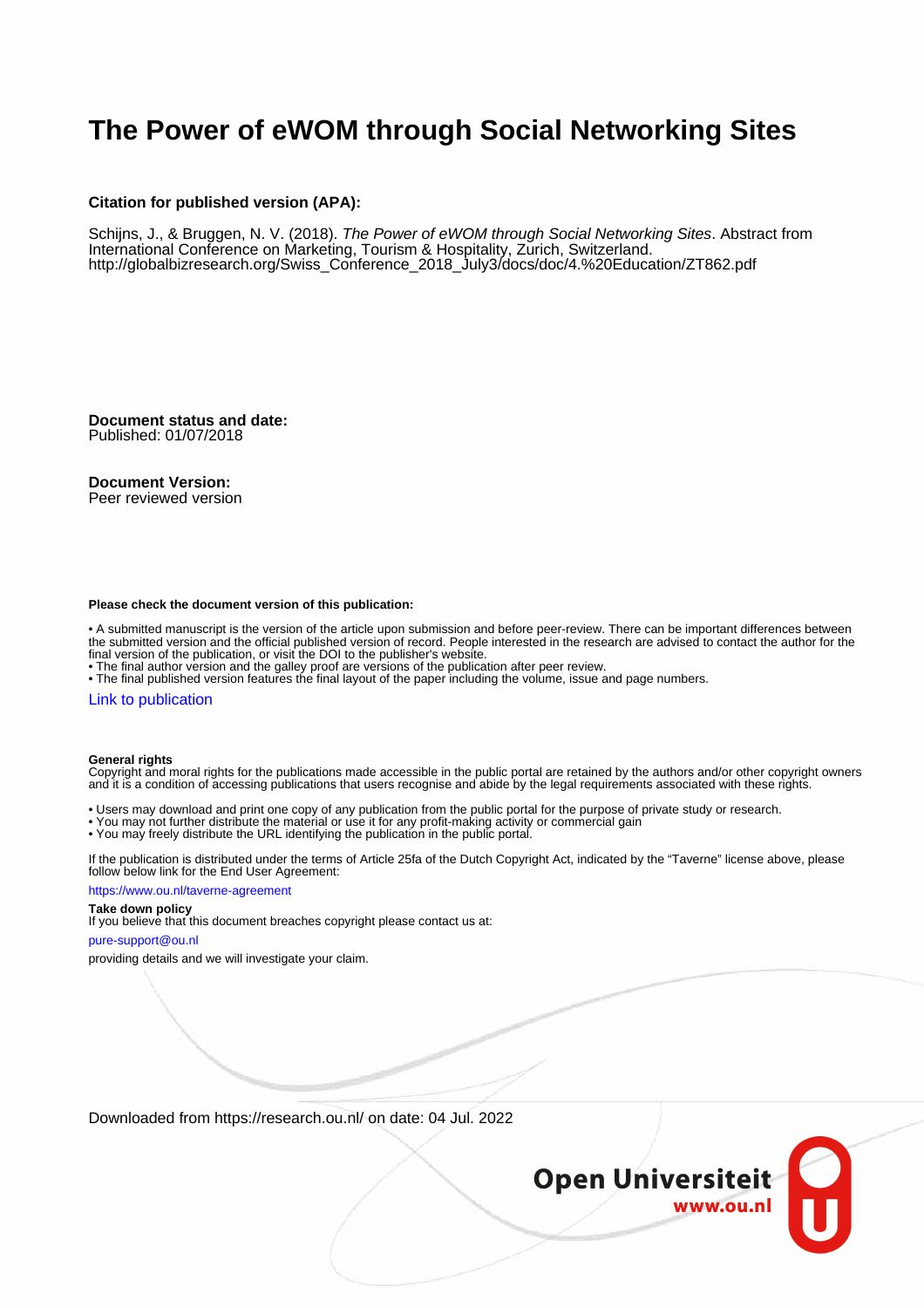## **The Power of eWOM through Social Networking Sites**

**J.M.C. Schijns,**

Faculty of Management, Science & Technology, Open University of the Netherlands, The Netherlands. **E-mail**: jos.schijns@ou.nl

> **N. van Bruggen,**  Significant, The Netherlands. **E-mail:** niels.van.bruggen@significant.nl

## \_\_\_\_\_\_\_\_\_\_\_\_\_\_\_\_\_\_\_\_\_\_\_\_\_\_\_\_\_\_\_\_\_\_\_\_\_\_\_\_\_\_\_\_\_\_\_\_\_\_\_\_\_\_\_\_\_\_\_\_\_\_\_\_\_\_\_\_\_\_\_\_\_\_\_ *Abstract*

*This paper disentangles the effects of both positive and negative electronic word-of-mouth (eWOM) through Social Network Sites (SNSs) on customer loyalty, both attitudinal and behavioral loyalty, as well as its antecedents satisfaction and trust. A quantitative vignette study was used to collect data from 276 smartphone users, based on a mixed design allowing both within-subjects analyses (pre- and post-test) and between-subjects analyses (positive versus negative eWOM). The results suggest that both positive and negative eWOM have significant impact on customer loyalty and its antecedents satisfaction and trust. We found evidence for the negativity bias, suggesting that negative eWOM has a stronger effect than positive eWOM. Interestingly, the results suggest that negative eWOM has relatively more effect on behavioral loyalty, whereas positive eWOM has relatively more effect on attitudinal loyalty. Implications for managers and future research directions are discussed.*

**\_\_\_\_\_\_\_\_\_\_\_\_\_\_\_\_\_\_\_\_\_\_\_\_\_\_\_\_\_\_\_\_\_\_\_\_\_\_\_\_\_\_\_\_\_\_\_\_\_\_\_\_\_\_\_\_\_\_\_\_\_\_\_\_\_\_\_\_\_\_\_\_\_\_\_**

*Key Words: Customer loyalty, Experimental Vignette study, eWOM JEL Classification: M31*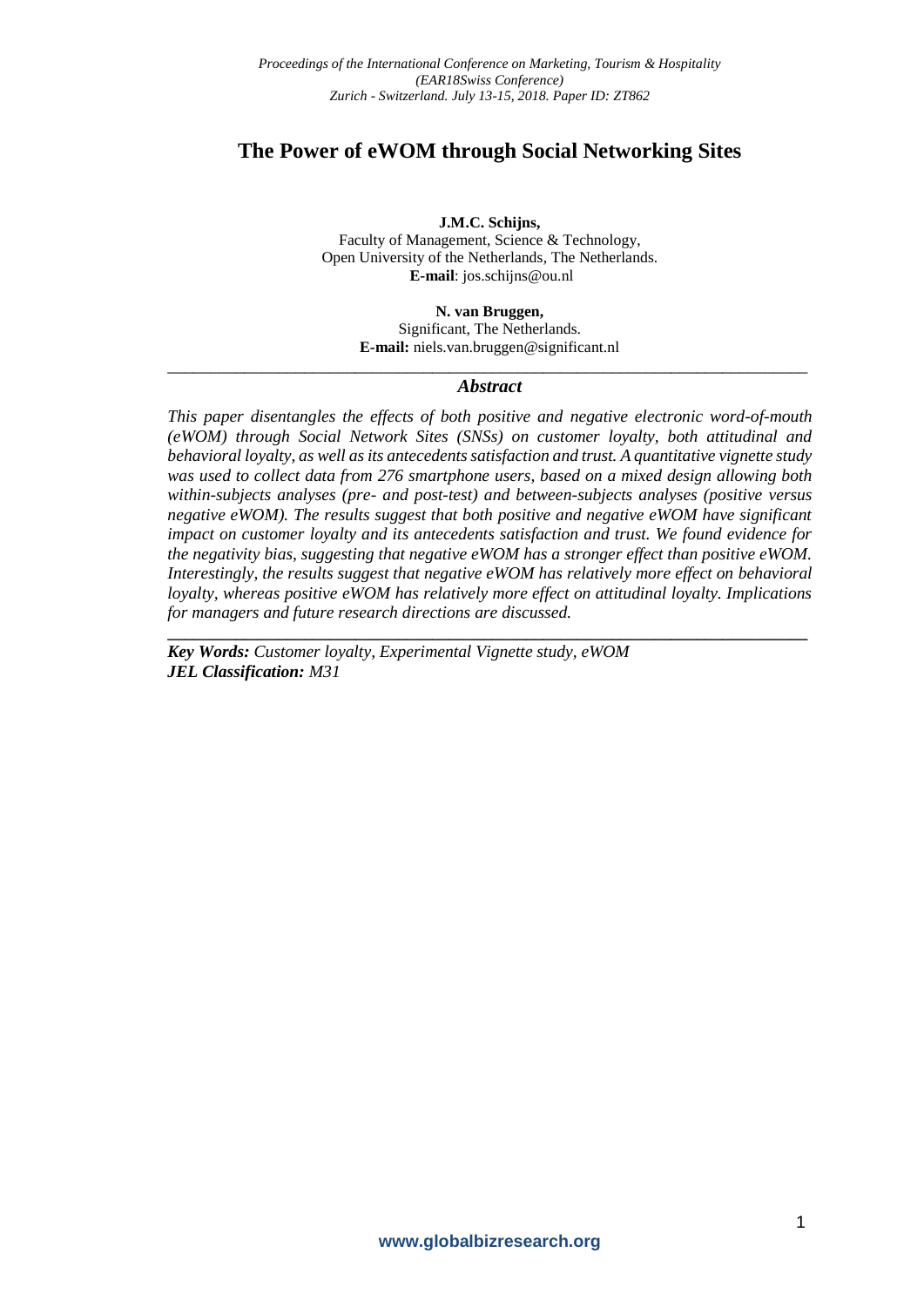## **1. Introduction**

It is well established that Word of Mouth (WOM) is a powerful influence on consumer choice (e.g. Arndt 1967) and on consumers' attitudes and behaviors (Brown & Reingen 1987; East, Hammond & Lomax 2008). Also WOM is found to be an important driver for business growth and performance (Reichheld & Sasser 1990) as WOM is suggested to be more effective than advertising or other marketing communication forms like personal selling (Nyilasy 2006). Therefore, marketers have to know how WOM works, offline and online.

There is more than fifty years of research available investigating offline WOM, but academic literature on online WOM (eWOM) is thin (Nyilasy 2006). Research on the role of eWOM is required for three reasons. First, generally it is suggested that findings with respect to offline WOM are applicable to online WOM, but research specifically on eWOM to support this claim is rather scarce (Buttle 1998; Nyilasy 2006). Second, eWOM overshadows offline WOM since the enormous growth in the use of the Internet and social network sites (SNSs) and has become more pervasive and mainstream (Kozinets 2002). Third, online WOM differs from offline WOM on a number of characteristics (e.g., volume, dispersion, anonymity) (King, Racherla & Bush 2014) suggesting that the consequences of WOM and eWOM on consumer behavior are different. However, studies analyzing the consequences of eWOM on customer loyalty are scarce (Zaraket & Vanheems 2016). Especially the area of eWOM within SNS deserves to be explored further since SNS are one of the fastest growing spaces within the Internet (Trusov, Bucklin & Pauwels 2009).

Studies measuring the impact of both positive and negative offline WOM are scarce (e.g. East et al. 2008) which is even more true with respect to eWOM. Therefore, the objective of this paper is to examine the effects of both positive and negative eWOM through SNSs on the loyalty of the receiver since there is little evidence on this matter (East et al. 2008).

By disaggregating the effects of eWOM this paper intends to contribute to marketing literature in three primary ways. First, the paper contributes to the thin body of academic literature about the consequences of eWOM on the attitudes and behavior of the receiver. Second, we investigate the claim that eWOM functions analogously to offline WOM, a claim that lacks sufficient empirical support. Third, we compare the effects of both positive and negative eWOM through SNSs on the attitudes and behavioral intentions of the receiver since there is little empirical support on this matter (East et al. 2008) and existing evidence is mixed (Zhang, Craciun & Shin 2010).

In the next section we investigate the power of eWOM. This review culminates in a set of hypotheses as to how eWOM affects receiver's attitude and behavior. Subsequently the methodology is presented, and the hypotheses are tested. The results are discussed in light of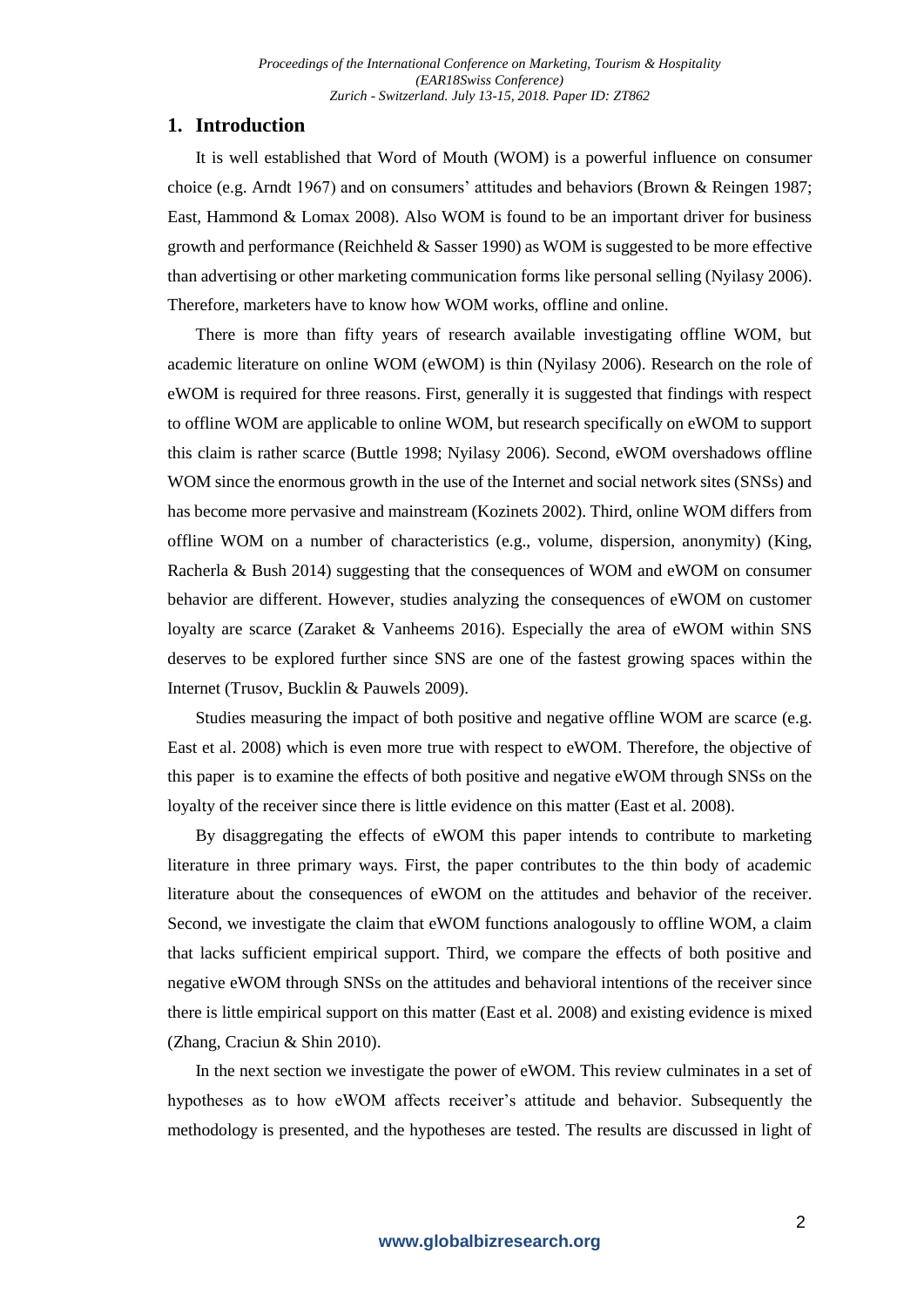their contribution to the literature on the consequences of eWOM for the receiver. The paper concludes with limitations and suggestions for future research.

### **2. Literature Review**

Research on offline WOM generally suggests that both positive and negative WOM change receiver's attitude and/or behavior (East et al. 2008), albeit in an opposite way. Although research on eWOM is thin, it seems self-evident that the impact of eWOM is similar to that of offline WOM (Buttle 1998). Therefore, we aim to support the following hypothesis.

H1: Both positive and negative eWOM have a significant but opposite impact on receiver's attitude and behavior.

For familiar brands East et al. (2008) find that overall, positive WOM has more impact than negative WOM on purchase probability. This claim holds especially when the pre-WOM probability of purchase is less than 0.5 and there is more space upwards, for the impact of positive WOM than downwards, for the impact of negative WOM (East et al. 2008). However, there is also evidence that negative WOM is far more influential than positive WOM (Ahluwalia 2002; Anderson 1998; Arndt 1967; Assael 2004; Burzynski & Bayer 1977; Lutz 1975; Nyilasy 2006). Negative information is suggested to have more effect on judgement than positive information especially under circumstances where positive information could be presumed (Fiske 1980). Based on the focus theory of Higgins (1997) Zhang et al. (2010) find evidence that consumers do not equally weight positive and negative product reviews. Consumers show a positivity bias for products associated with promotion consumption goals, but a negativity bias for products associated with prevention consumption goals. Although research shows mixed evidence, it appears that marketers support the negativity bias, i.e. the idea that negative WOM is more influential than positive WOM. Transferring this claim to an online setting, we aim to support the following hypothesis.

H2: Negative eWOM has significantly more impact on consumers' attitudes and behaviors than positive eWOM.

Several studies show that positive and negative (e)WOM have an asymmetric influence on attitudes and behavior. East, Hammond, and Wright (2007) and Sweeney, Soutar, and Mazzarol (2014) for example show that the intention to purchase is usually changed more by positive WOM than by negative WOM. This suggests that negative eWOM seems to affect attitude more, while positive eWOM seems to affect behavior more. East, Uncles, Romaniuk, and Lomax (2016), however, state that findings in this particular topic are inconclusive. Research investigating the asymmetric effects of positive and negative eWOM on behavioral and attitudinal changes is limited and inconclusive and needs further examination. Therefore, we investigate the following hypothesis.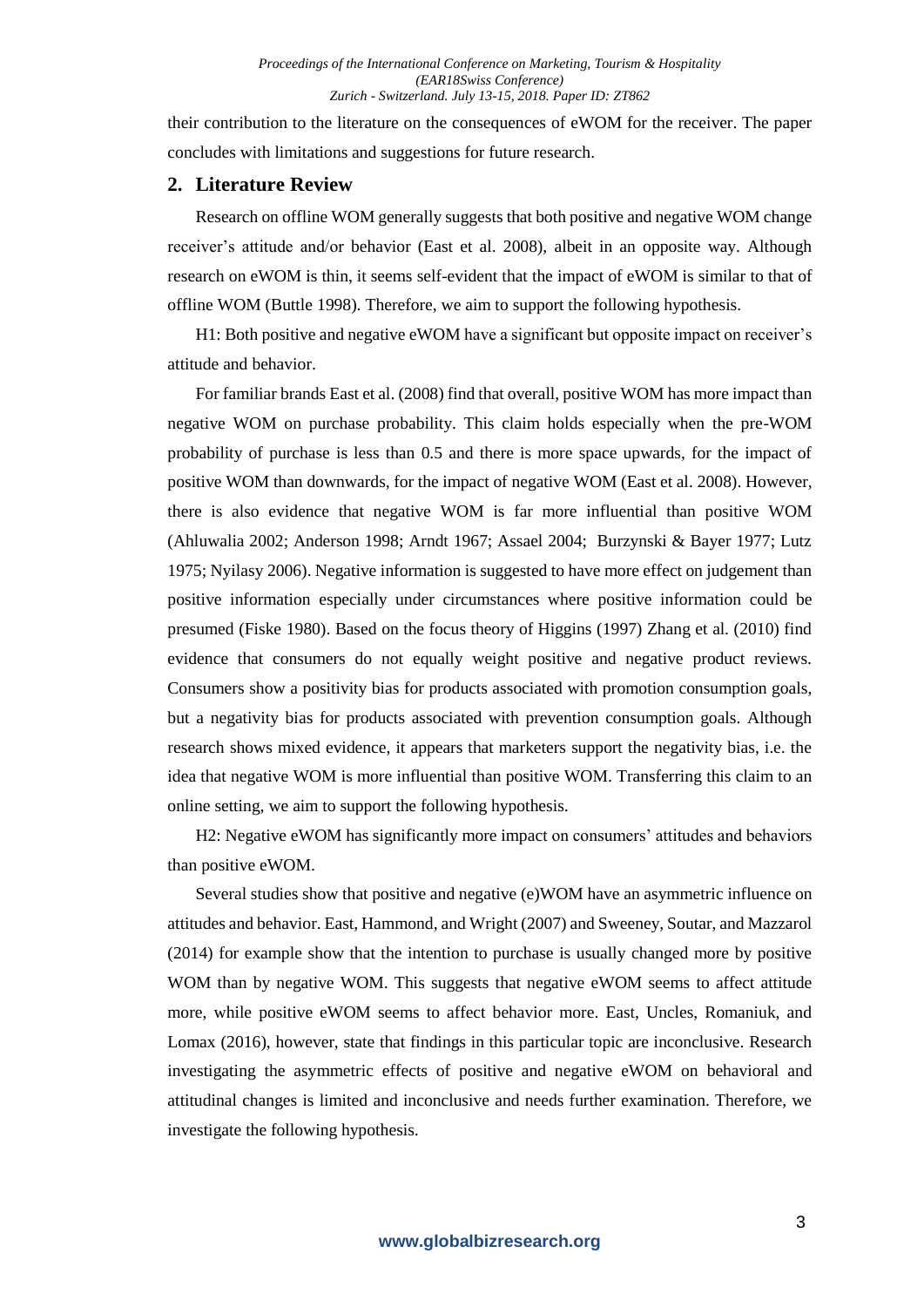H3: Negative eWOM has relatively more impact on attitudinal loyalty while positive eWOM has relatively more impact on behavioral loyalty.

### **3. Methodology**

As research design the Experimental Vignette Method (EVM) is used to collect the data, based on a mixed design allowing both within-subjects analyses (pre- and post-test) and between-subjects analyses (positive versus negative eWOM). EVM is particularly useful when researchers need to exercise control of independent variables to gather evidence regarding causation (Aguinis & Bradley 2014), in our case positive and negative eWOM.

A regular quantitative vignette study consists of a vignette experiment as the core element, and a survey for the measurement of additional respondent-specific characteristics (Atzmüller & Steiner 2010). EVM is a method where so called vignettes (illustrations of a particular situation/scenario) are presented and questions are asked about certain constructs with the vignette in mind (Aguinis & Bradley 2014). In our study a vignette is used as an intervention to describe a certain situation on which the questions will be related to. Participants were confronted with YouTube movies with either positive or negative reviews about the brand of their own smartphone.

Data is collected through two online surveys, both with another vignette. Both surveys were spread within the researcher's network. IP-addresses were checked to ensure participants did not participate more than once. A total of 276 smartphone users participated in the research (138 facing negative and 138 facing positive eWOM). Because every participant did both a pretest and a post-test, a total of 552 observations were collected.

The questionnaires covered measures for satisfaction, trust, behavioral loyalty and attitudinal loyalty. All were multi-item reflective scales, and well-documented in literature. Each scale contained at least four items and was measured using a 7-point Likert scale anchored by 'completely agree/disagree'. Some questions were adapted to be suitable for our smartphone brand context.

#### **4. Results**

Hypothesis 1 suggested that both positive and negative eWOM have a significant but opposite impact on receiver's attitude and behavior. Table 1 shows the results of the pairedsamples t-Tests for both negative and positive eWOM. The results indicate that negative eWOM has a significant negative effect and positive eWOM has a significant positive effect on satisfaction, trust, attitudinal loyalty and behavioral loyalty.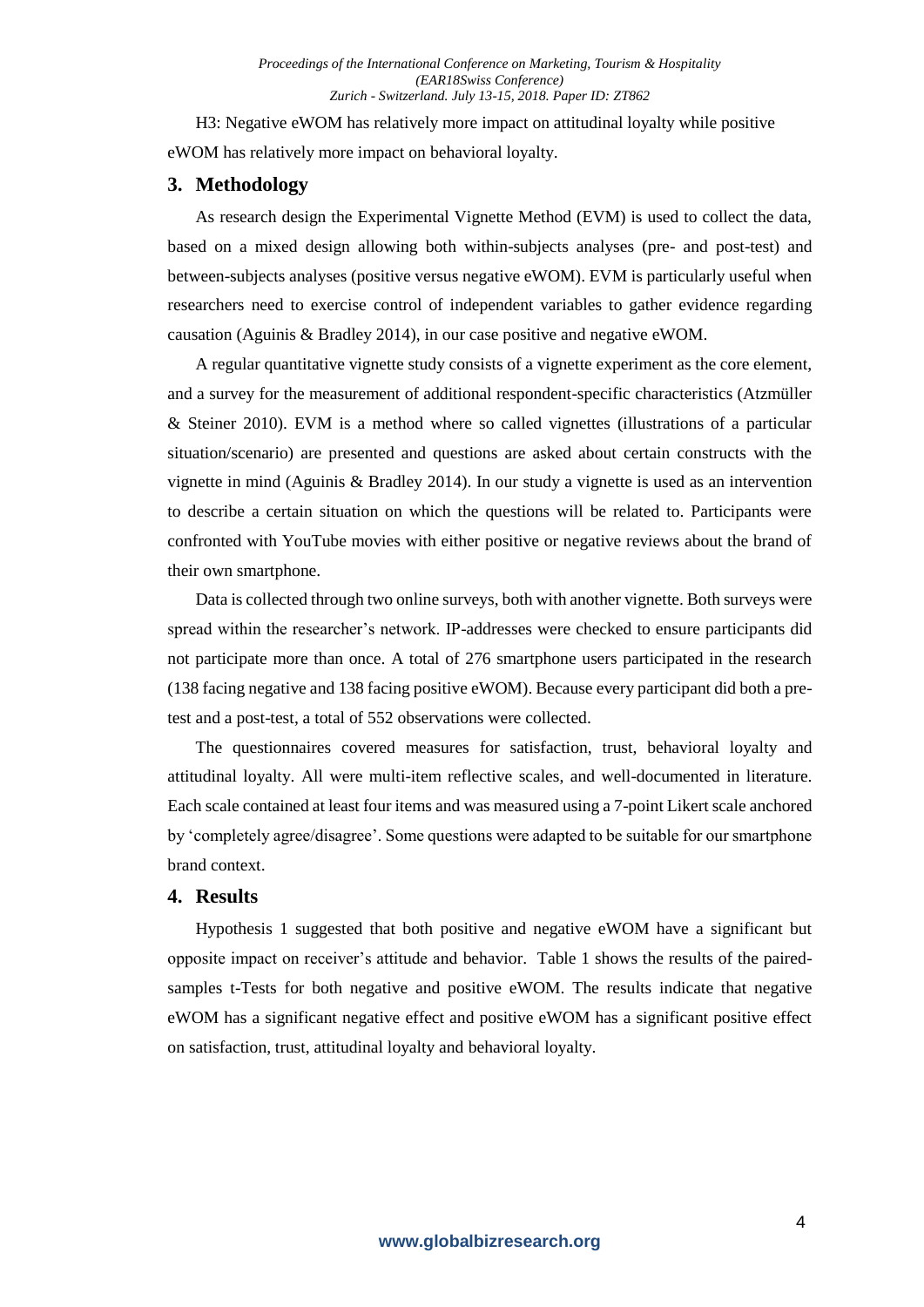|                  |                        | <b>Satisfaction</b> | <b>Trust</b> | <b>Attitudinal</b><br>Loyalty | <b>Behavioral</b><br>Loyalty |
|------------------|------------------------|---------------------|--------------|-------------------------------|------------------------------|
| Negative<br>eWOM | Pre-test               | 5.290               | 4.732        | 2.962                         | 5.133                        |
|                  | Post-test              | 4.862               | 4.269        | 2.457                         | 4.532                        |
|                  | Mean difference        | $(-) 0.428$         | $(-)$ 0.463  | $(-)$ 0.505                   | $(-)$ 0.601                  |
|                  | Significance (p-value) | $0.000***$          | $0.000***$   | $0.000***$                    | $0.000***$                   |
| Positive<br>eWOM | Pre-test               | 5.016               | 4.490        | 2.905                         | 5.013                        |
|                  | Post-test              | 5.335               | 4.769        | 3.354                         | 5.331                        |
|                  | Mean difference        | $(+)$ 0.318         | $(+)$ 0.279  | $(+)$ 0.449                   | $(+)$ 0.318                  |
|                  | Significance (p-value) | $0.000***$          | $0.000***$   | $0.000***$                    | $0.000***$                   |

#### **Table 1: Mean Differences Between Pre- and Post-Tests**

Hypothesis 2 suggested that negative eWOM has significantly more impact than positive eWOM. To assess significant differences between positive and negative eWOM, an analysis of the gain scores is most appropriate.

**Table 2: Gain Score Comparison between Negative and Positive eWOM**

|                        | <b>Negative eWOM</b>  |                   | <b>Positive eWOM</b>  |                   | Independent-samples<br>t-Test |            |
|------------------------|-----------------------|-------------------|-----------------------|-------------------|-------------------------------|------------|
|                        | Average<br>gain score | Std.<br>deviation | Average gain<br>score | Std.<br>deviation | <b>Difference</b>             | P-value    |
| Satisfaction           | 0.428                 | 0.593             | 0.318                 | 0.530             | 0.110                         | 0.107      |
| Trust                  | 0.463                 | 0.562             | 0.279                 | 0.519             | 0.184                         | $0.005**$  |
| Attitudinal<br>loyalty | 0.505                 | 0.497             | 0.449                 | 0.697             | 0.056                         | 0.483      |
| Behavioral<br>loyalty  | 0.601                 | 0.646             | 0.318                 | 0.549             | 0.283                         | $0.000***$ |

The results in Table 2 show that negative eWOM has a significantly stronger effect than positive eWOM on consumers' trust and behavioral loyalty. It also has a stronger but nonsignificant effect on satisfaction and attitudinal loyalty.

Our third hypothesis suggested that positive eWOM affects behavioral loyalty more, while negative eWOM affects attitudinal loyalty more. To test this, we compared the gain score between attitudinal loyalty and behavioral loyalty in the positive and the negative test with paired sample t-Test. We used absolute gain scores, as well as standardized gain scores (Zscores), because using Z-scores is specifically appropriate when comparing scores of different variables. The results shown in Table 3 suggest that negative eWOM has significantly more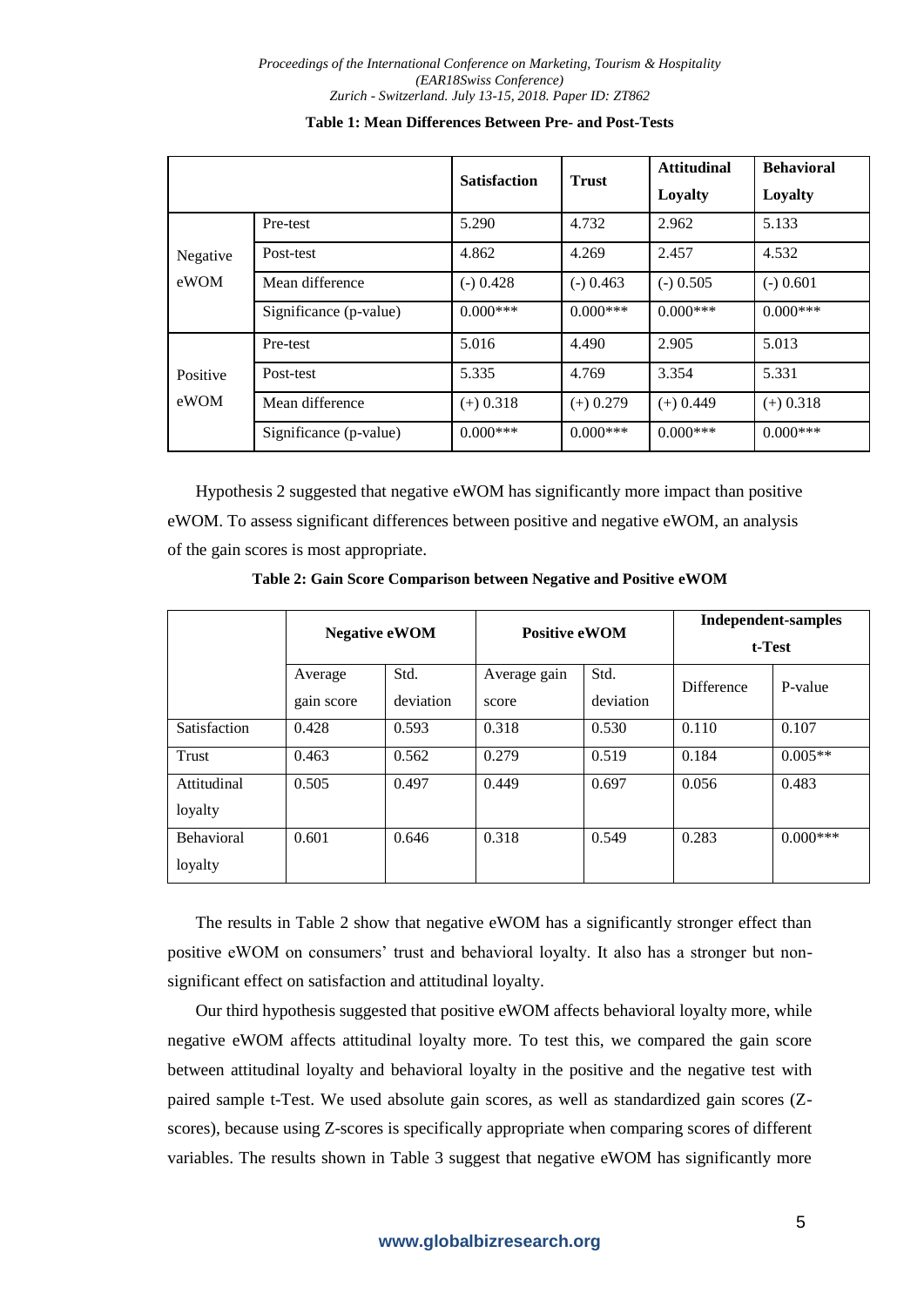effect on behavioral loyalty then on attitudinal loyalty (with a confidence interval of 90% instead of regular 95%), while positive eWOM has significantly more effect on attitudinal loyalty then on behavioral loyalty. Though our results are contradictory to our hypothesis, the results confirm the expected asymmetric effects between positive and negative eWOM on attitudinal and behavioral loyalty.

| <b>Test</b> |              | Gain score difference $(ALO - BLO)$ | <b>Std.</b> deviation | <b>P-value</b> |
|-------------|--------------|-------------------------------------|-----------------------|----------------|
| Negative    | Absolute     | $-0.096$                            | 0.651                 | $0.086*$       |
| eWOM        | Standardized | $-0.189$                            | 1.064                 | $0.039*$       |
| Positive    | Absolute     | 0.137                               | 0.657                 | $0.015*$       |
| eWOM        | Standardized | 0.188                               | 1.081                 | $0.043*$       |

## **Table 3: Paired Samples t-Test with ALO and BLO**

## **5. Discussion**

## **5.1 Conclusions**

In this study we examined the effects of positive and negative eWOM once consumers have been exposed to it, using a vignette study. The findings of the study contribute to the limited body of knowledge on eWOM within SNSs and extends our academic understanding about the importance of eWOM for the building blocks of relationships: satisfaction, trust, attitudinal and behavioral loyalty (Payne & Frow 2013). Consistent with previous research on traditional WOM (e.g., East et al. 2008) the study found that eWOM significantly affects important indicators for business performance. As a second result we found empirical evidence for the negativity bias, suggesting that negative eWOM is more influential than positive eWOM (e.g., Anderson 1998; Arndt 1967; Assael 2004; Burzynski & Bayer 1977; Lutz 1975; Nyilasy 2006). Third, we found asymmetric effects for negative and positive eWOM: negative eWOM affects behavioral loyalty more while positive eWOM affects attitudinal loyalty more.

## **5.2 Theoretical and Managerial Implications**

In services like tourism and hospitality services the interaction processes (functional quality) often dominate the technical outcomes (technical quality). Customers already co-create and thus have influence on the technical outcome. But to assess functional quality, consumers have to rely on other people's experiences, e.g. through eWOM on SNSs. We think that for services (e.g. tourism, hospitality, banking, transport) functional quality becomes more and more critical in assessing overall service quality. In these areas, (e)WOM becomes decisive and should be investigated further by scholars and be monitored carefully by managers.

Our findings suggest that eWOM through SNSs impacts managerially relevant outcomes, namely customer loyalty and its key antecedents customer satisfaction and customer trust. Managers should be aware of the importance of WOM, particularly eWOM, with respect to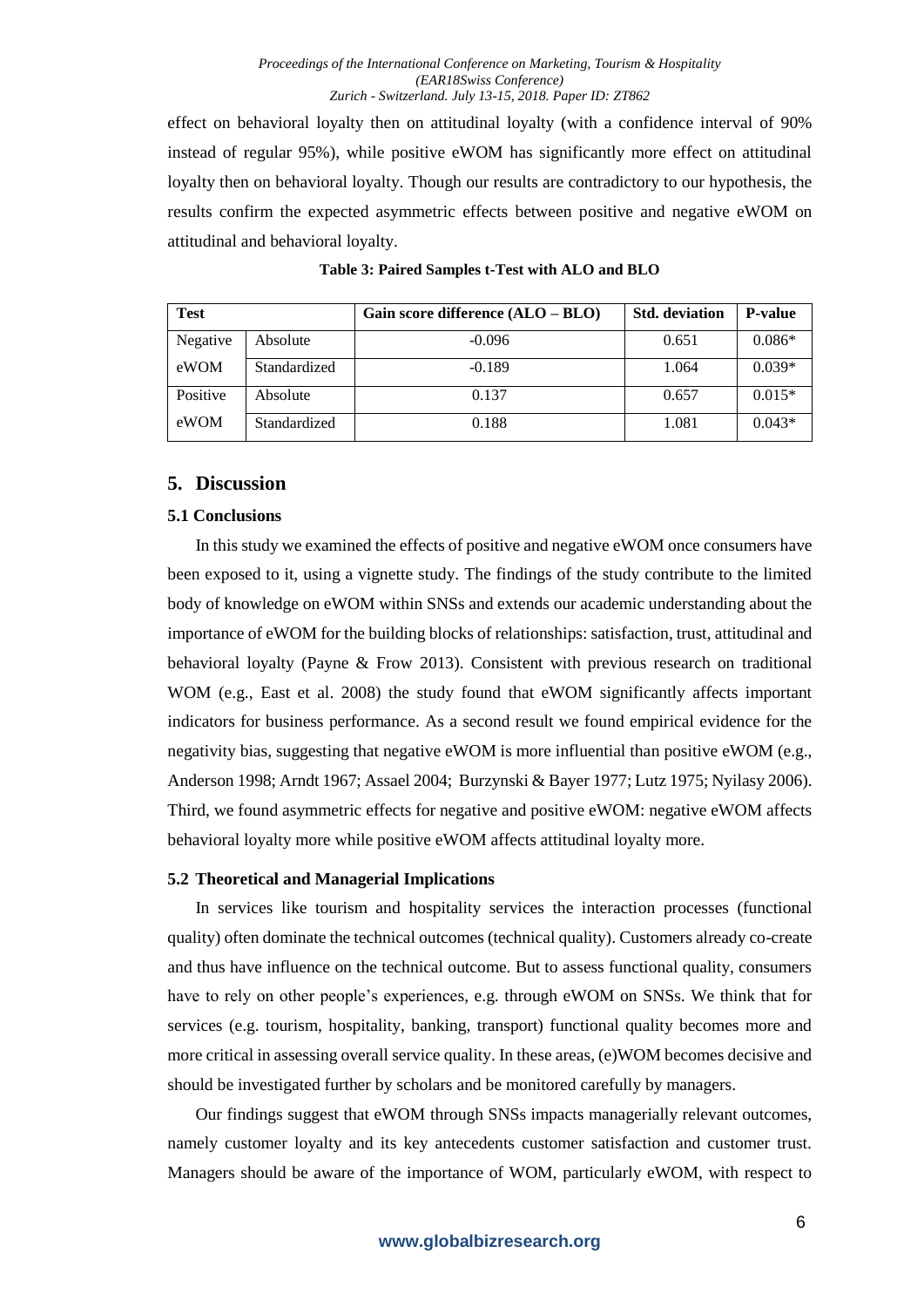their business performance, since research indicated that (e)WOM is more powerful than advertising or other forms of marketing communication (Nyilasy 2006). Especially negative eWOM should be taken care of since negative eWOM is likely to affect repeat buying behavior more than positive eWOM and thus affects business performance. Therefore, organizations have to monitor eWOM e.g. through webcare, and (re)act appropriately. But also positive (e)WOM is more effective than advertising or other marketing communication forms and thus should be taken care of and stimulated. E.g. by inviting consumers to post reviews, developing viral marketing campaigns, or facilitate vloggers and bloggers to communicate about the product, service or brand in a positive way.

#### **5.3 Limitations and Avenues for Further Research**

There are several limitations of this research that should be noted. With respect to the experimental vignette method used the effects are measured immediately after the exposure to eWOM. Therefore, the eventual effect may differ from the immediate effect as there is no time for the influence of eWOM to fade or develop (East et al. 2008). On the other hand, since there is no time after the exposure to eWOM it is likely that no other influencing factors occur.

The response to the online advice may be constrained or supported, however, by factors already acquired before receiving the advice such as consumer's beliefs, preferences, habits, and advertising or other marketing communication forms. Our study didn't take these factors into account. East et al. (2008), for example, found evidence that the pre-WOM probability of response contributes to the impact of WOM.

In our study we demonstrated the asymmetric effects of positive and negative eWOM with respect to attitudinal and behavioral loyalty. Future research should explore other factors affecting the overall impact of eWOM on key performance variables. For example, the relationships (or 'ties') between communicators and receivers can be strong or weak, which may play a moderating role in such relationships. Opinions of strong-tie sources are suggested to be more credible and influential than those of weak-tie sources (e.g., Brown & Reingen 1987). Other moderators of interest that need to be investigated further are for example: strength of expression, advice sought/unsought, brand strength and category maturity (Ho-Dac, Carson & Moore 2013).

#### **References**

Aguinis, H & Bradley, K 2014, 'Best Practice Recommendations for Designing and Implementing Experimental Vignette Methodology Studies', *Organizational Research Methods*, vol. 17, no. 4, pp. 351- 371.

Ahluwalia, R 2002, 'How prevalent is the negativity effect in consumer environments?', *Journal of Consumer Research*, vol. 29, September, pp. 270–279.

Anderson, EW 1998, 'Customer satisfaction and word of mouth', *Journal of Service Research*, vol. 1, no. 1, pp. 5-17.

Arndt, J 1967, *Word of Mouth Advertising: A Review of the Literature*, New York: Advertising Research